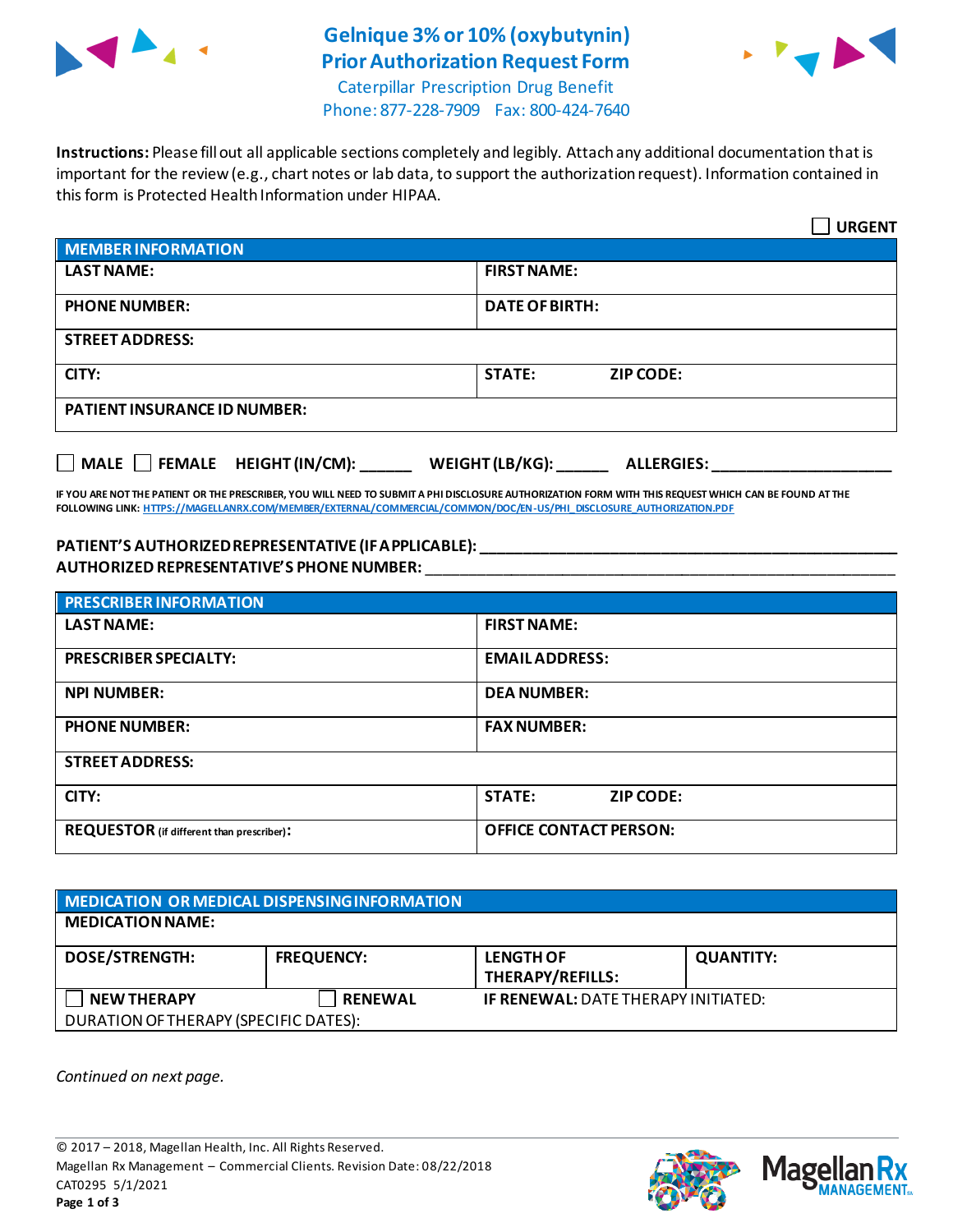

## **Gelnique 3% or10% (oxybutynin) Prior Authorization Request Form**

Caterpillar Prescription Drug Benefit Phone: 877-228-7909 Fax: 800-424-7640



| MEMBER'S LAST NAME: NAME AND A SERIES AND A SERIES OF STREET AND A SERIES OF STREET AND A SERIES OF STREET AND                                                                                                                                                                                                                                                                                                                                                                                                                 | MEMBER'S FIRST NAME:                                                                                                               |                                                               |  |  |
|--------------------------------------------------------------------------------------------------------------------------------------------------------------------------------------------------------------------------------------------------------------------------------------------------------------------------------------------------------------------------------------------------------------------------------------------------------------------------------------------------------------------------------|------------------------------------------------------------------------------------------------------------------------------------|---------------------------------------------------------------|--|--|
|                                                                                                                                                                                                                                                                                                                                                                                                                                                                                                                                | 1. HAS THE PATIENT TRIED ANY OTHER MEDICATIONS FOR THIS CONDITION?                                                                 | $\blacksquare$ YES (if yes, complete below) $\blacksquare$ NO |  |  |
| <b>MEDICATION/THERAPY (SPECIFY</b><br>DRUG NAME AND DOSAGE):                                                                                                                                                                                                                                                                                                                                                                                                                                                                   | <b>DURATION OF THERAPY (SPECIFY</b><br>DATES):                                                                                     | <b>RESPONSE/REASON FOR</b><br><b>FAILURE/ALLERGY:</b>         |  |  |
|                                                                                                                                                                                                                                                                                                                                                                                                                                                                                                                                |                                                                                                                                    |                                                               |  |  |
| <b>2. LIST DIAGNOSES:</b>                                                                                                                                                                                                                                                                                                                                                                                                                                                                                                      |                                                                                                                                    | <b>ICD-10:</b>                                                |  |  |
| □ Overactive Bladder<br>□ Other diagnosis: ___________________ICD-10___________________________________                                                                                                                                                                                                                                                                                                                                                                                                                        |                                                                                                                                    |                                                               |  |  |
|                                                                                                                                                                                                                                                                                                                                                                                                                                                                                                                                |                                                                                                                                    |                                                               |  |  |
| 3. REQUIRED CLINICAL INFORMATION: PLEASE PROVIDE ALL RELEVANT CLINICAL INFORMATION TO SUPPORT A<br>PRIOR AUTHORIZATION.                                                                                                                                                                                                                                                                                                                                                                                                        |                                                                                                                                    |                                                               |  |  |
| <b>Clinical Information:</b><br>Has the patient had a previous trial with generic oxybutyninIR/ER? $\Box$ Yes $\Box$ No Please submit documentation of dates of<br>trial.                                                                                                                                                                                                                                                                                                                                                      |                                                                                                                                    |                                                               |  |  |
| Has the patient had a previous trial with generic tolterodineIR/ER? $\Box$ Yes $\Box$ No Please submit documentation of dates of<br>trial.                                                                                                                                                                                                                                                                                                                                                                                     |                                                                                                                                    |                                                               |  |  |
| Has the patient had a previous trial with generic solifenacin? $\Box$ Yes $\Box$ No Please submit documentation of dates of trial.                                                                                                                                                                                                                                                                                                                                                                                             |                                                                                                                                    |                                                               |  |  |
|                                                                                                                                                                                                                                                                                                                                                                                                                                                                                                                                | Has the patient had a previous trial with generic darifenacin? $\Box$ Yes $\Box$ No Please submit documentation of dates of trial. |                                                               |  |  |
| trial.                                                                                                                                                                                                                                                                                                                                                                                                                                                                                                                         | Has the patient had a previous trial with generic trospiumIR/ER? $\Box$ Yes $\Box$ No Please submit documentation of dates of      |                                                               |  |  |
| Does the patient have a contraindication that precludes the use of oxybutynin, tolterodine, solifenacin, darifenacin,<br>AND trospium? $\Box$ Yes $\Box$ No Please submit documentation.                                                                                                                                                                                                                                                                                                                                       |                                                                                                                                    |                                                               |  |  |
| Are there any other comments, diagnoses, symptoms, medications tried or failed, and/or any other information the<br>physician feels is important to this review?                                                                                                                                                                                                                                                                                                                                                               |                                                                                                                                    |                                                               |  |  |
|                                                                                                                                                                                                                                                                                                                                                                                                                                                                                                                                |                                                                                                                                    |                                                               |  |  |
| information is received.                                                                                                                                                                                                                                                                                                                                                                                                                                                                                                       | *Please note: Not all drugs/diagnoses are covered on all plans. This request may be denied unless all required                     |                                                               |  |  |
| ATTESTATION: I attest the information provided is true and accurate to the best of my knowledge. I understand that                                                                                                                                                                                                                                                                                                                                                                                                             |                                                                                                                                    |                                                               |  |  |
| the Health Plan, insurer, Medical Group or its designees may perform a routine audit and request the medical<br>information necessary to verify the accuracy of the information reported on this form.                                                                                                                                                                                                                                                                                                                         |                                                                                                                                    |                                                               |  |  |
|                                                                                                                                                                                                                                                                                                                                                                                                                                                                                                                                | Prescriber Signature or Electronic I.D. Verification: __________________________                                                   | Date:                                                         |  |  |
| <b>CONFIDENTIALITY NOTICE:</b> The documents accompanying this transmission contain confidential health information that is legally privileged. If<br>you are not the intended recipient, you are hereby notified that any disclosure, copying, distribution, or action taken in reliance on the contents<br>of these documents is strictly prohibited. If you have received this information in error, please notify the sender immediately (via return FAX)<br>and arrange for the return or destruction of these documents. |                                                                                                                                    |                                                               |  |  |

© 2017 – 2018, Magellan Health, Inc. All Rights Reserved. Magellan Rx Management – Commercial Clients. Revision Date: 08/22/2018 CAT0295 5/1/2021



**Magella** 

**MANAGEMENT**<sub>SM</sub>